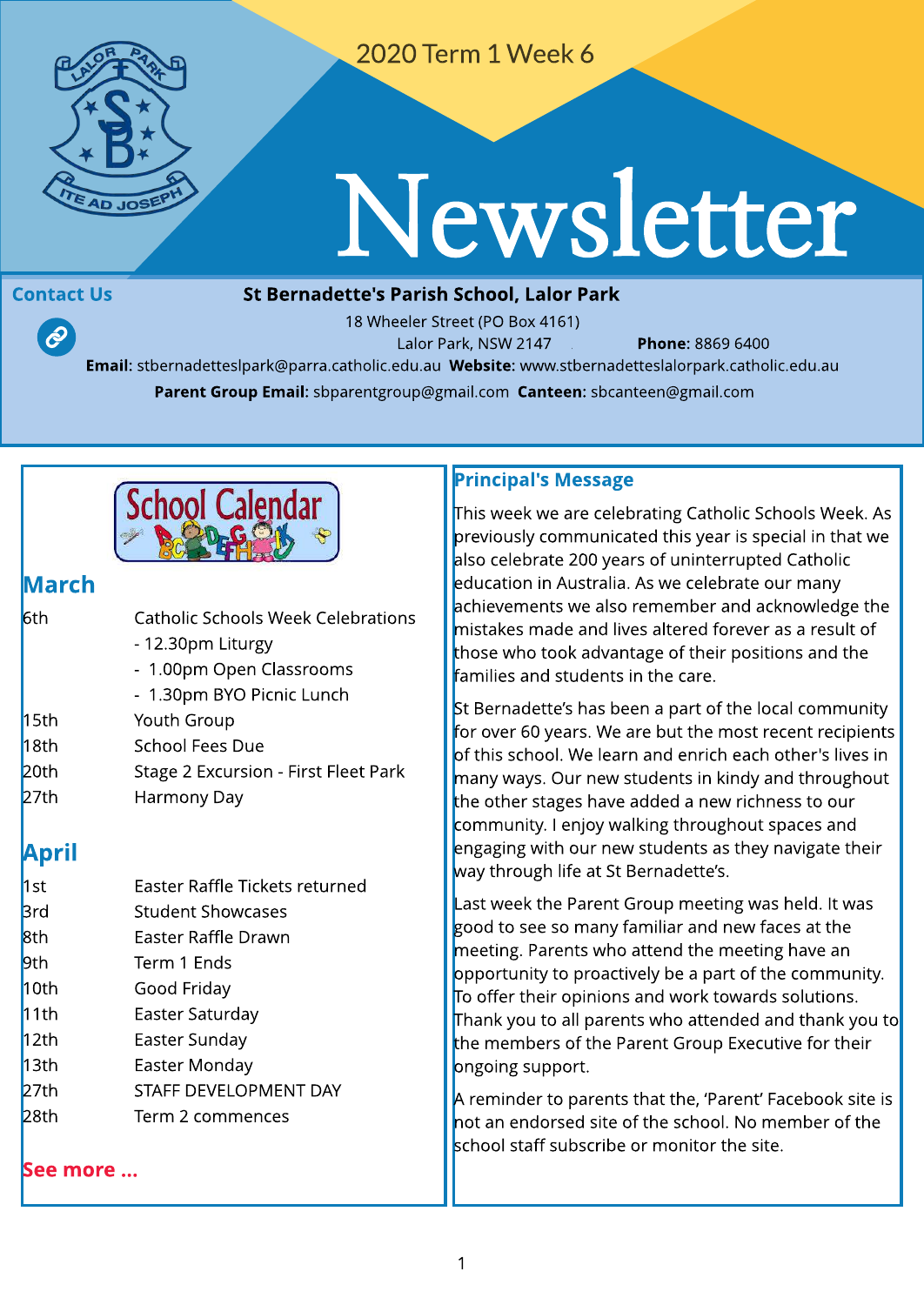#### Where We Learn and Grow Together

Whilst the site may be very helpful in answering questions and offering another source of information parents should realise that we are unable to assist with concerns raised on this platform.

### School Uniform

We have been advised that our school uniform supplies may be disrupted due to the ongoing spread of the coronavirus. CEDP Procurement Team have sought information regarding potential disruptions and have been advised that The School Locker is unable to guarantee consistent supply due to developing nature of the situation and its impacts on supply chains. If you experience uniform issues please advise your child's class teacher via a note of the current situation.

#### Maintenance Updates

As you may be aware we have limited the use of the library space. The library floor has been damaged and has been assessed by CEDP. The floor will be completely replaced throughout the library space and additional subfloor work will be completed. We are now organising for approved suppliers to quote the works.

The extent of the damage means that access has been restricted. This has not affected the use of the Multipurpose Room for Captivate band lessons or the use of the library for MakerSpace at lunch. Beyond these two activities the library is not being used.

We will communicate what works will be done when they have been approved.

A part of the play equipment in the Adventure Playground has been cordoned off this will no longer be used by students. CEDP staff from Facilities visited the school on Wednesday to assess what work would need to be done to the playground to ensure student safety. This will be communicated soon.

Since the beginning of the year the school has had several air conditioner issues. We have been told that this is due to the age of the units and the storm activity. As such a number of units have been repaired and or replaced.

#### Proposed Changes to Uniform and Haircuts

would like to thank parents who provided feedback regarding proposed changes to haircuts and uniforms. At the Parent Group meeting there was considerable discussion about the changes. I want to thank all those who constructively contributed to these discussions.

At this stage we are continuing to work through the changes. We will communicate any changes should they occur. At this stage uniform and hair expectations remain unchanged.

Have a great week everyone,

Phill Kapitanow, Principal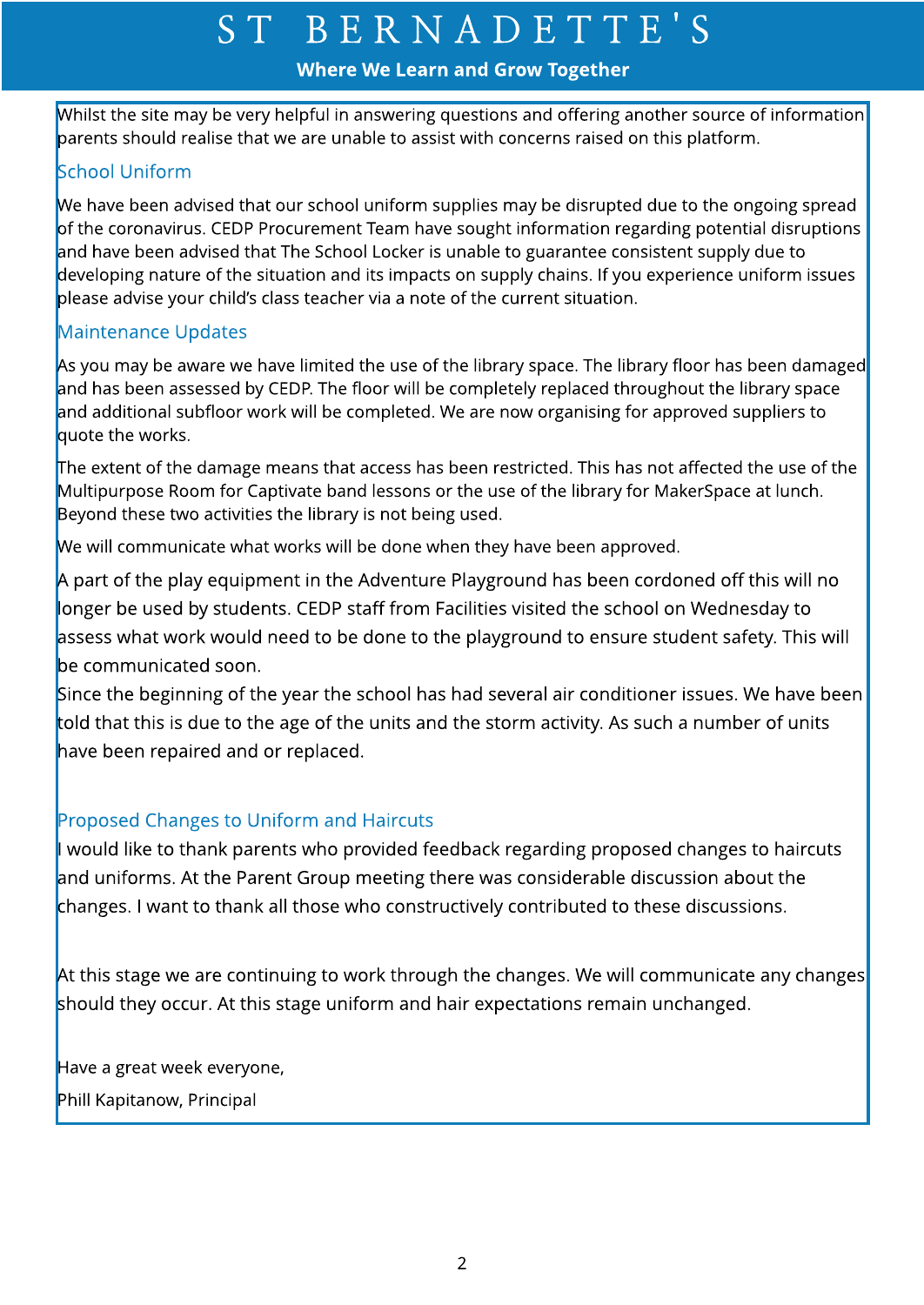#### Where We Learn and Grow Together

#### School Locker

Please be advised that School Locker will no longer



accept credit card payments through the school office. All purchases will need to be completed on line or in person at our uniform shop on site at St Bernadette's on Wednesday morning from 8.30am to 10.30am.

#### Note that have been sent home recently:

- Monash University Parent Consent Form
- Proposed Uniform & Haircut Changes



#### **Cash to the School Office**

School Cash Policy - As part of a new School Cash Policy we have been instructed by Catholic Education Office Parramatta (CEDP) that the School Office will no longer be able to accept cash. Student Banking, Fundraising events and sports gala days are exempt from this policy. Families may still pay their school fees with cash at any Post Office. Please take your school fee statement with you. You can also call the school office and pay over the phone. Book Club orders can be done online through Scholastic. School canteen remains unchanged as it is run by our Parent Group.

Please contact the School Office if you have any questions regarding this policy.

#### **RE with Mrs Buenaventura**

#### WELCOME TO CATHOLIC SCHOOLS WEEK

As we commence Catholic Schools Week we are reminded that this week is a special time of the year where we can celebrate and give thanks for Catholic Education. 2020 is also the year where we celebrate 200 years of Catholic Education.

In the spirit of this, we acknowledge and give thanks for the innovative learning and teaching that has taken pace in all our schools. We offer this prayer of thanksgiving to thank all who work together in the service of Catholic Education.

**Lord Jesus,**

**You came amongusasteacher, to reveal to usthe Father?s endlesslove and mercy.**

**Asour Catholic schoolscontinue to give witnessto your compassion and wisdom, seekingalwaysto ensure that we are all welcome no matter who we are,**



OF CATHOLIC EDUCATION IN THE DIOCESE OF PARRAMATTA

**May our Catholic schoolscontinue to be placesof connection and sourcesof hope and enthusiasm for our young people and their families.** 

**May the work of our Catholic schoolsalwaysbe guided by the inspiration of your Spirit.**

**We ask thisthrough Christ our Lord,**

**Amen.**

We hope to see everyone throughout the week during our Catholic Schools Week Activities.

With Blessings, Mrs Mabellynn Buenaventura REC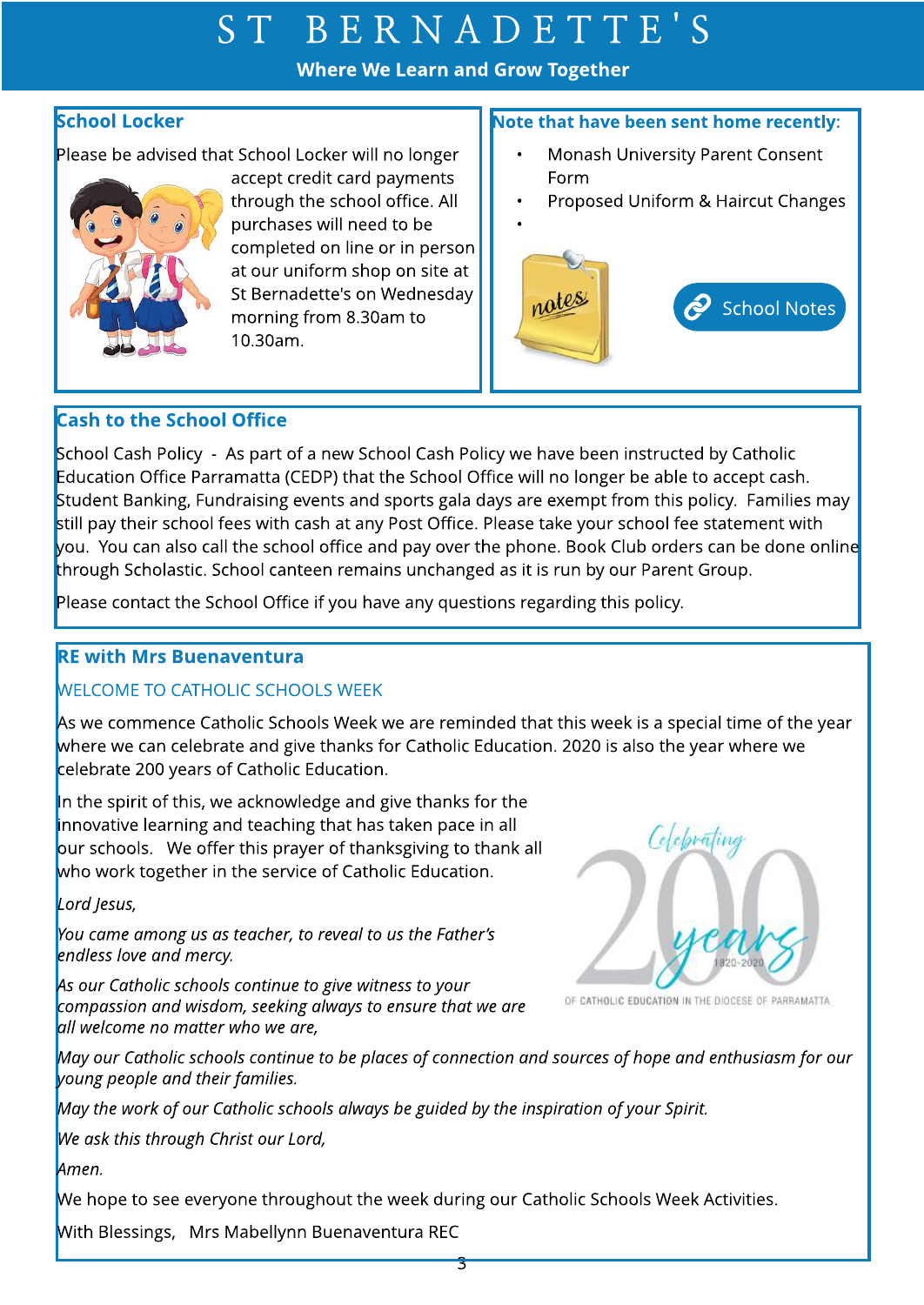Where We Learn and Grow Together



#### Bookings are now open for Autumn Holiday Club.

This Autumn, Holiday Club brings to you a program bursting with flavour, fun, energy and opportunities to grow. Carefully crafted through family feedback, our experiences and adventures will excite your children, engage them and leave them wanting more.

It's packed with Mexican cooking days, science experiments, sporting events, adventurous excursions and heaps more.



Book now. To find out when these activities are on during the school holidays and to find your nearest service, visit: www.campaustralia.com.au/holidayclubs.

We look forward to seeing you at Holiday Club.

The Camp Australia Team



Access any one of our 230+ Holiday Club locations Australia-wide. Near home, work or even your holiday destination!



Want more excursions? Maybe more club days? Pick any program near you, they're all unique.



Avoid a late booking charge and save \$10 by booking at least 7 days in advance. Plus, with limited space, spots fill up.

To find locations near you and to book, visit www.campaustralia.com.au/holidayclubs

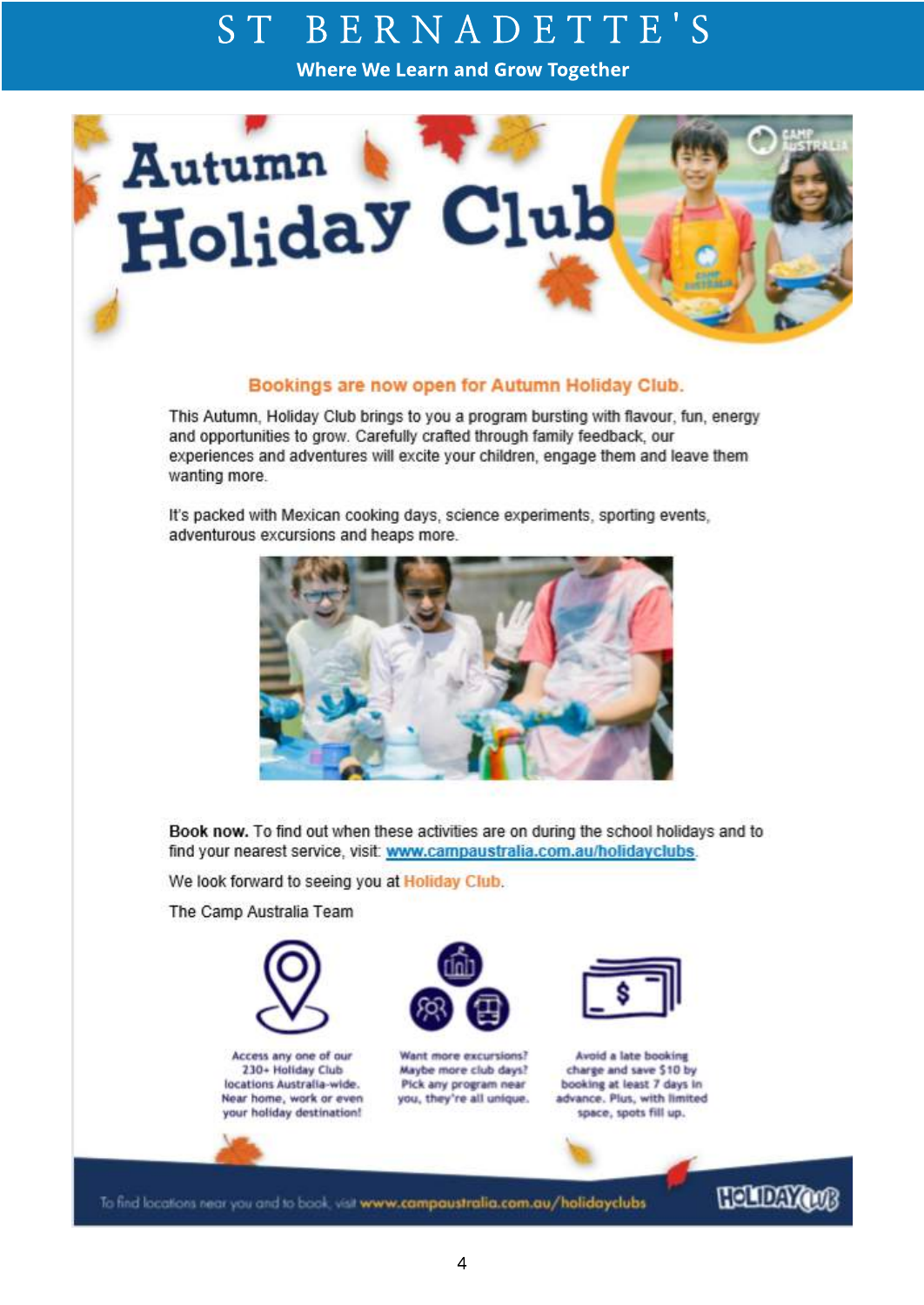Where We Learn and Grow Together

## St Bernadette's Garden

In **Bluey?s Patch**, students took the time to plant out the Wicking Beds with Dwarf Peas, Beans and Snow Peas and to add some colour to attract the Bees. Marigolds and Calendulas were sprinkled into the soil! Dry straw was scrunched up and placed in the Compost Bin to soak up the moisture from the Crunch & Sip, fruit and veggie scraps. Meanwhile, in another area of the garden, a big black bird was appreciating a drink!



**[More](http://www.stbernadetteslalorpark.catholic.edu.au/Community/Gallery) Photos** 

 $\hat{\mathcal{C}}$ 



To be part of the learning and fun make contact via: claresgarden118@gmail.com and visit <http://kitchengardensinschools.blogspot.com> or the school office on 8869 6400 or stbernadetteslpark@parra.catholic.edu.au Please see our website [www.stbernadetteslalorpark.parra.catholic.edu.au](http://www.stbernadetteslpark.parra.catholic.edu.au) for more photos from the garden

## Harmony Day at St Bernadette's

Bernadette's will celebrate Harmony Day on Friday 27th March. An item of traditional clothing can be worn representing your child/children's culture.

Timetable for the day was sent home on Monday of this week and is on our website for viewing under



school notes.

On the back of this note we sent a request for any volunteers to indicate if they could assist with the Harmony Day Liturgy or the Fiesta Lunch.

If you did not receive this note please go to our website to have a look at our notes page or email the school office to request another one.

We look forward to as many families joining us for our celebrations as possible.

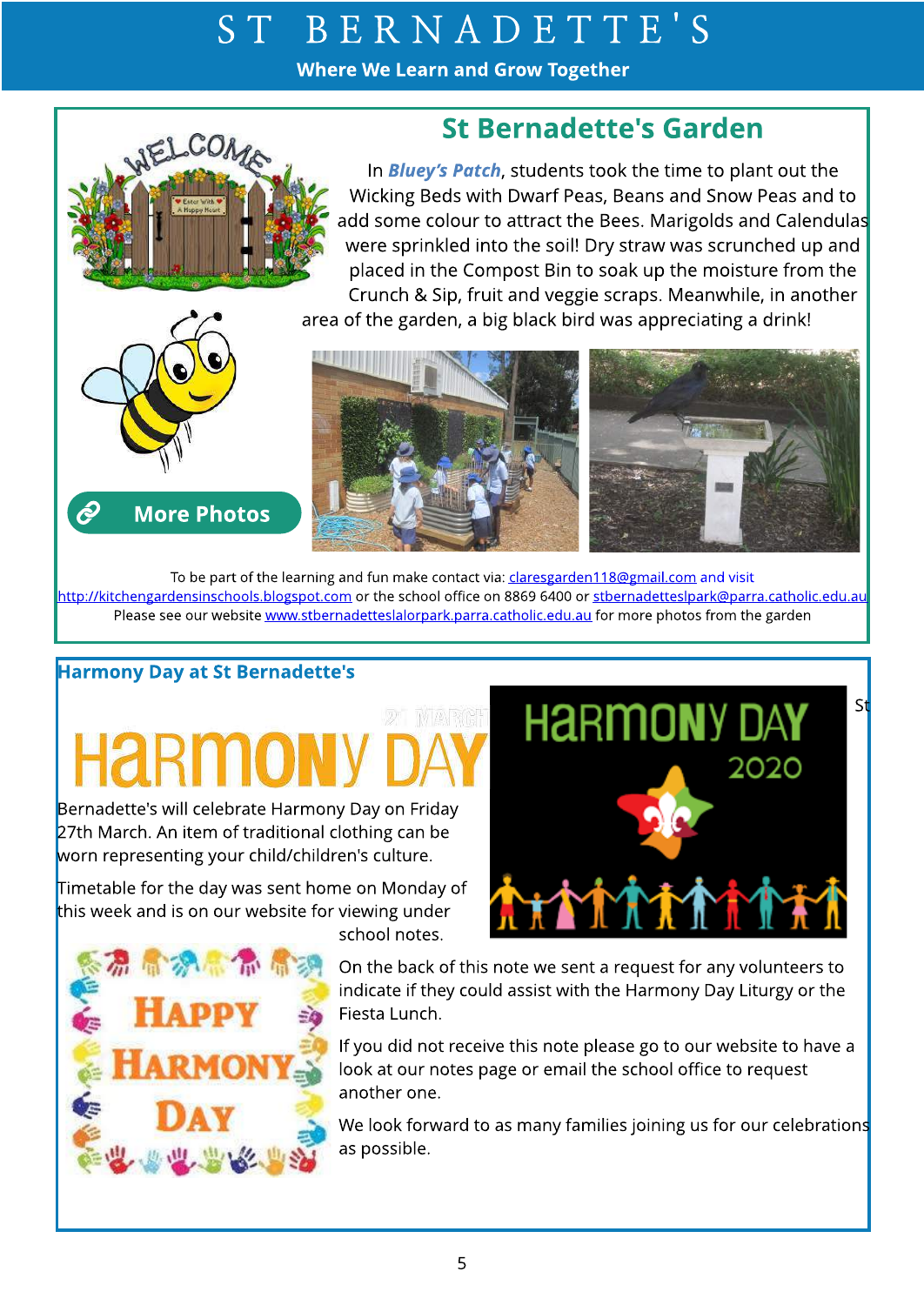Where We Learn and Grow Together



Nagle College, Blacktown will be holding their Open Evening for Year 7, 2021 on Tuesday 10 March from 4.00 pm till 7.30 pm. Enrolment packages will be available on the evening and tours of the College will be conducted. Prospective parents and students are warmly invited to attend.

Nagle College, Blacktown, is a Catholic girls?school that provides an outstanding education that is faith based and values rich. The girls at Nagle College are

challenged to aim high and achieve to the best of their abilities. Supported by a broad curriculum taught by competent and professional staff, girls at Nagle College have many options for successful learning. The College values the education of the whole person and the co-curricular programme meets a wide variety of needs, interests and talents.

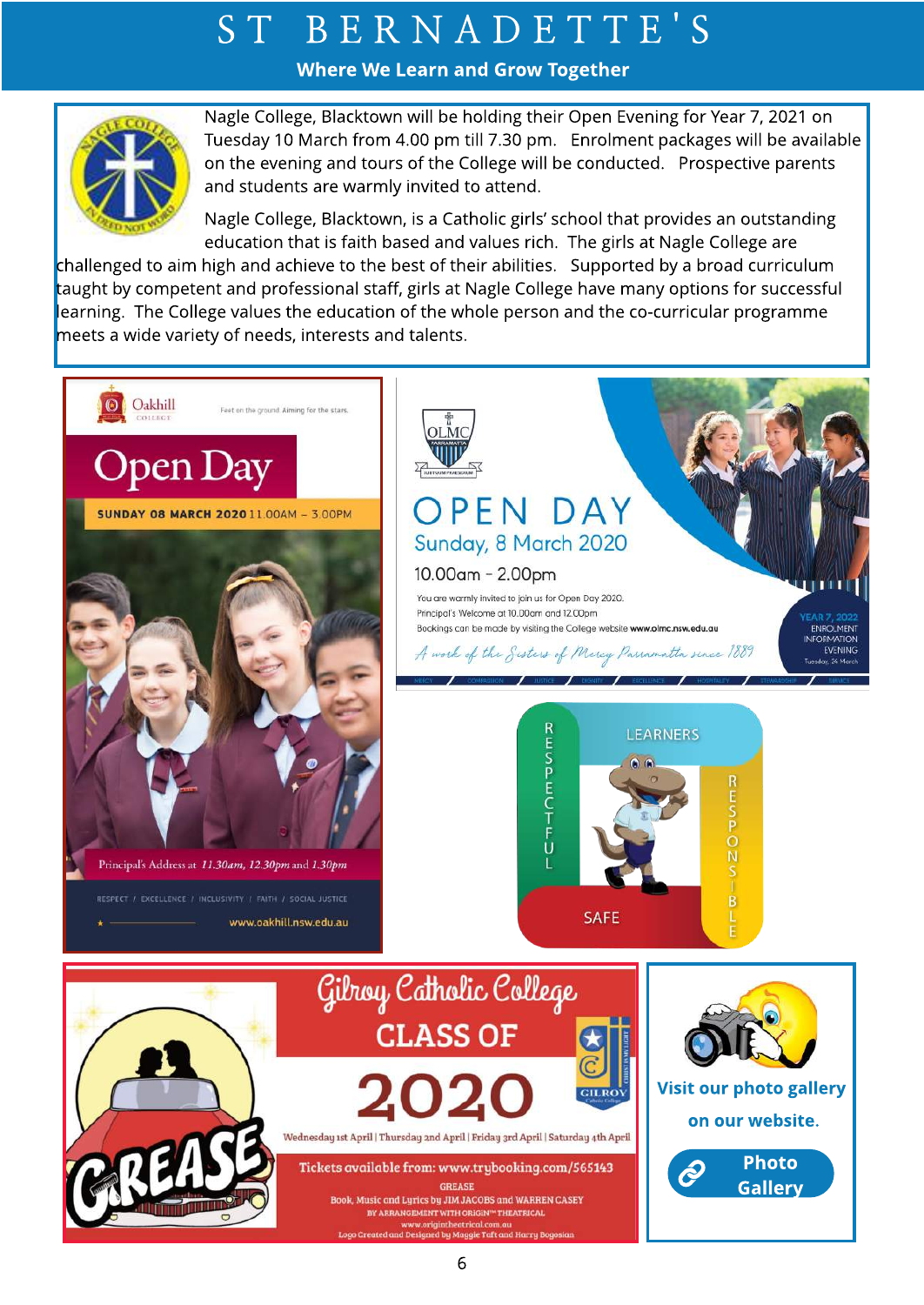Where We Learn and Grow Together

ST. BERNADETTES PARENT GROUP IS HOSTING A

Come and join us for a night of trivia fun! Our theme is movies so feel free to come dressed as your favourite movie character. There will be prizes and raffles throughout the night

8 PEOPLE MAX PER TABLE **DINNER** 

7